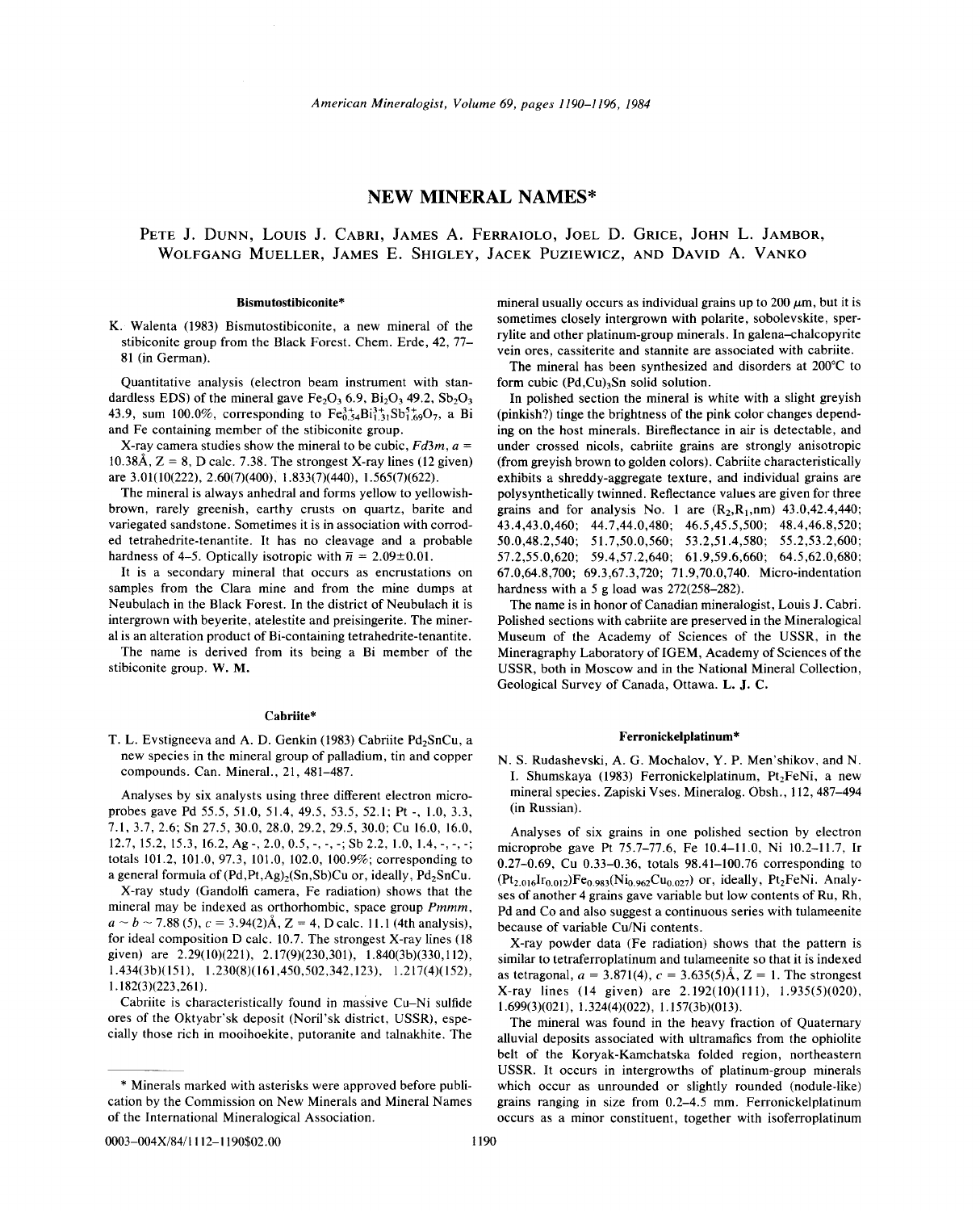and tetraferroplatinum in intergrowths which may consist up to 90--95% of rutheniridosmine and a solid solution of (Pt,Ru,Ir,Os) of up to 30-70%. The Pt-Fe-Cu-Ni minerals also contain inclusions of laurite, irarsite, cooperite, sperrylite, hollingworthite and unnamed RhAs and RhNiAs. Chromite and olivine are also intergrown. Monomineralic areas of the new mineral do not exceed 0.15 mm. It is intensely etched only by hot aqua regia.

The mineral is ductile, polishes well and fragments are silverywhite with a metallic luster. In polished section the mineral has a rosy-cream color, imperceptible bireflectance and is weakly anisotropic. Reflectance values (for the grain whose analysis is reported above) are (R',nm) 56.5,420; 56.4,440; 56.8,460; 57.0,470; 57.4,480; 58.2,500; 58.7,520; 59.0,540; 59.1,546; 59.3,460; 59.7,580; 60.0,589; 60.2,600; 60.5,620; 60.9,640; 61.2,650, 61.4,660; 62.0,680; 62.8,700; 63.4,720; 64.0,740. Microindentation hardness with a 50 g load is 481(381-592).

The name is after the composition. Polished sections containing the mineral are preserved in the Museum of the Leningrad Mining Institute. L. J. C.

#### Genèvéite

H. Sarp and J. Deferne (1983) "Geneveite" or theisite? Arch. Sc. Genève, 36, 163-168 (in French).

Analysis of the mineral (atomic absorption and  $H<sub>2</sub>O$  by thermal analysis) gave CuO 36.42, ZnO 29.53, CaO  $1.05$ , As<sub>2</sub>O<sub>5</sub> 18.47, H<sub>2</sub>O 13.97, sum 99.45 corresponding to  $(Cu_{5.00}Zn_{3.96})$  $Ca_{0.19}$ <sub>29.15</sub>As<sub>1.747</sub>O<sub>13.51</sub>  $\cdot$  8.48H<sub>2</sub>O on the basis of 22 oxygens or ideally  $(Cu, Zn)_{9}As_{2}O_{14} \cdot 8H_{2}O$  or  $(Cu, Zn)_{9}(AsO_{4})_{2}$   $(OH)_{12}$  $\cdot$  2H<sub>2</sub>O.

The X-ray powder pattern is similar to theisite and is indexed on a hexagonal cell with  $a = 8.26$ ,  $c = 14.70$ Å, space group *P6mm,* Z = 2, D meas. 3.45 calc. 4.19. The strongest X-ray lines (31 given) are 14.69(35)(001), 7.35(50)(002), 4.117(35)(110), 3.672(60)(004), 2.530(100)(122), 2.172(30)(214), 1.810(35) (126,027), 1.557(30)(141,136).

The mineral occurs as blue to blue-green botryoidal aggregates (to 0.3 mm diameter) of thin hexagonal plates (0.07  $\times$  0.07  $\times$ 0.005 mm). It has a vitreous luster and a basal cleavage. It is soluble in HCl and non-fluorescent in U.V. light. Optically, biaxial negative,  $\omega = 1.790$ ,  $\epsilon = 1.770$  with a slight pleochroisn

Genèvéite is associated with tyrolite and quartz on a dolomite matrix. The specimen is from Tyrol, Austria and is part of the Genève Museum collection, hence its name.

## *Discussion:*

This mineral was not accepted by the IMA. It is chemically very similar to theisite,  $Cu<sub>5</sub>Zn<sub>5</sub>[(As, Sb)O<sub>4</sub>]<sub>2</sub>(OH)<sub>14</sub>$ . Theisite contains 7.0 wt.%  $Sb_2O_5$  but the crystal chemical significance of this awaits a structure analysis and it does not differentiate genèvéite from theisite at present. There were no single crystal studies for theisite (Mineral. Mag., 46, 49-50; Am. Mineral., 68, 282) and although the author stated that the X-ray powder pattern could be indexed in the hexagonal system, the data were presented in the orthorhombic system. For genèveite single crystal studies confirmed the hexagonal cell. There are minor differences between the two minerals in the X-ray powder pattern but further comparative studies are needed to warrant genèvéite as a valid species. J. D. G.

#### Keiviite\*

A. V. Voloshin, Ya. A. Pakhomovsky, F. N. Tyusheva (1983) Keiviite  $Yb_2Si_2O_7$ , a new ytterbium silicate from amazonitic pegmatites of the Kola Peninsula. Mineralog. Zhurnal, 5-5, 94-99 (in Russian).

Microprobe analyses (first generation: individual platy crystals, centers of zoned crystals; second generation: margins of zoned crystals, small spherulites growing on zoned crystals of first generation, radial aggregations of platy crystals, respectively) gave: Yb<sub>2</sub>O<sub>3</sub> 55.06, 52.18, 43.42, 40.25, 34.57; Lu<sub>2</sub>O<sub>3</sub> 8.97, 9.33, 6.55, 6.00, 5.22; Er<sub>2</sub>O<sub>3</sub> 6.24, 6.51, 11.44, 9.38, 9.85; Tm<sub>2</sub>O<sub>3</sub> 3.10, 2.99, 2.31, 3.14, 3.19; Dy<sub>2</sub>O<sub>3</sub> 1.23, 2.05, 1.47, 4.28, 3.86;  $H_0$ ,  $O_3$  0.65, 0.80, 0.77, 1.16, 1.26; Tb<sub>2</sub>O<sub>3</sub> 0.04, 0.04, 0.04, 0.04, 0.04; Gd<sub>2</sub>O<sub>3</sub> 0.06, 0.09, 0.07, 0.29, 0.15;  $Y_2O_3$  1.02, 1.70, 9.32, 8.87, 15.42; CaO 0.03, 0.03, 0.03, 0.10, 0.07; FeO 0.00, 0.00, 0.00, 0.09, 0.09; SiO<sub>2</sub> 23.47, 23.58, 24.20, 26.03, 26.71; sum 99.87,99.30,99.62,99.63, 100.40, corresponding to the formula  $(Yb_{1.43}Lu_{0.23}Er_{0.17}Tm_{0.08}Y_{0.05}Dv_{0.03}Ho_{0.02}x_{2.01}Si_{1.99}O_7$ . Cleavage cracks and surfaces of some crystals are covered with iron oxides, causing the presence of iron in two analyses.

X-ray powder pattern and physical properties are given for the crystals of first generation. X-ray powder pattern is identical with synthetic  $Yb_2Si_2O_7$  and was indexed by analogy with it. It yields monoclinic, space group  $C_2/m$ ,  $a = 6.840(2)$ ,  $b = 8.916(4)$  $c = 4.745(1)$ Å,  $\beta = 102.11(3)$ °,  $Z = 2$ . The strongest X-ray lines (78 given) are: 4.64(8)(001), 3.24 (10)(111), 3.20(10)(021), 3.03(9)  $(201)$ , D meas, 5.95, calc. 5.99. IR spectrum of the mineral is similar to that of synthetic  $Yb_2Si_2O_7$ .

The mineral is colorless, transparent. Luster vitreous. Cleavage {IIO} perfect, {001}imperfect. Optically biaxial, negative, *2V*  $= 58^{\circ}$ , strong dispersion  $r < v$ ,  $\alpha = 1.723$ ,  $\beta = 1.758$ ,  $\gamma = 1.768$ ; *b*  $= X$ ,  $a \wedge Y = 7-8^{\circ}$ ,  $c \wedge X = 3-5^{\circ}$ . Extinction angle of poly synthetic twins  $= 33^{\circ}$ . No fluorescence in UV light, faint green luminescence in cathode rays. Hardness 8632.8-9025.2 MPa (100 g load). The mineral dissolves in cold HCI.

Keiviite occurs as elongated platy and prismatic crystals within violet fluorite in amazonitic pegmatites of the Kola Peninsula. Poly synthetic twins are common. Two generations of the mineral are present. It is associated with fluorite, bastnaesite and hingganite.

The name is for the place Keiva in the Kola Peninsula. Type material is at the A. E. Fersman Mineralogical Museum, Acad. Sci. USSR (Moscow). J. P.

#### Lithiotantite\*

A. V. Voloshin, Ya. A. Pakhomovskii, V. 1. Stepanov, F. N. Tyusheva (1983) Lithiotantite Li(Ta,Nb)<sub>3</sub>O<sub>8</sub>—a new mineral from granite pegmatites in Eastern Kazakhstan. Mineral. Zhurnal, 5, 1, 91-95.

Analysis by electron microprobe  $(Li<sub>2</sub>O$  by atomic absorption) gave Ta<sub>2</sub>O<sub>5</sub> 71.55, Nb<sub>2</sub>O<sub>5</sub> 24.96, SnO<sub>2</sub> 0.57, Li<sub>2</sub>O 2.33, sum 99.41%, corresponding to  $\text{Li}_{0.92}(\text{Ta}_{1.90}\text{Nb}_{1.10})\text{O}_8$ . IR spectra show a broad absorption band from 600 to 700 cm<sup> $-1$ </sup>, containing two week maxima, and several additional bands. The spectra are complicated, however, by mineral inclusions.

X-ray study shows the mineral to be monoclinic, space group *P* $2_1/c$ , unit cell *a* = 7.444, *b* = 5.044, *c* = 15.255Å,  $\beta$  = 107.18°, Z  $= 4$ , D calc. 7.08, meas. 7.0. The strongest lines (74 given) are 2.96(100)( $\overline{2}12,014$ ); 1.772(60)(206); 1.722(80)( $\overline{2}26$ ); 1.45(80)(232,226,21.10).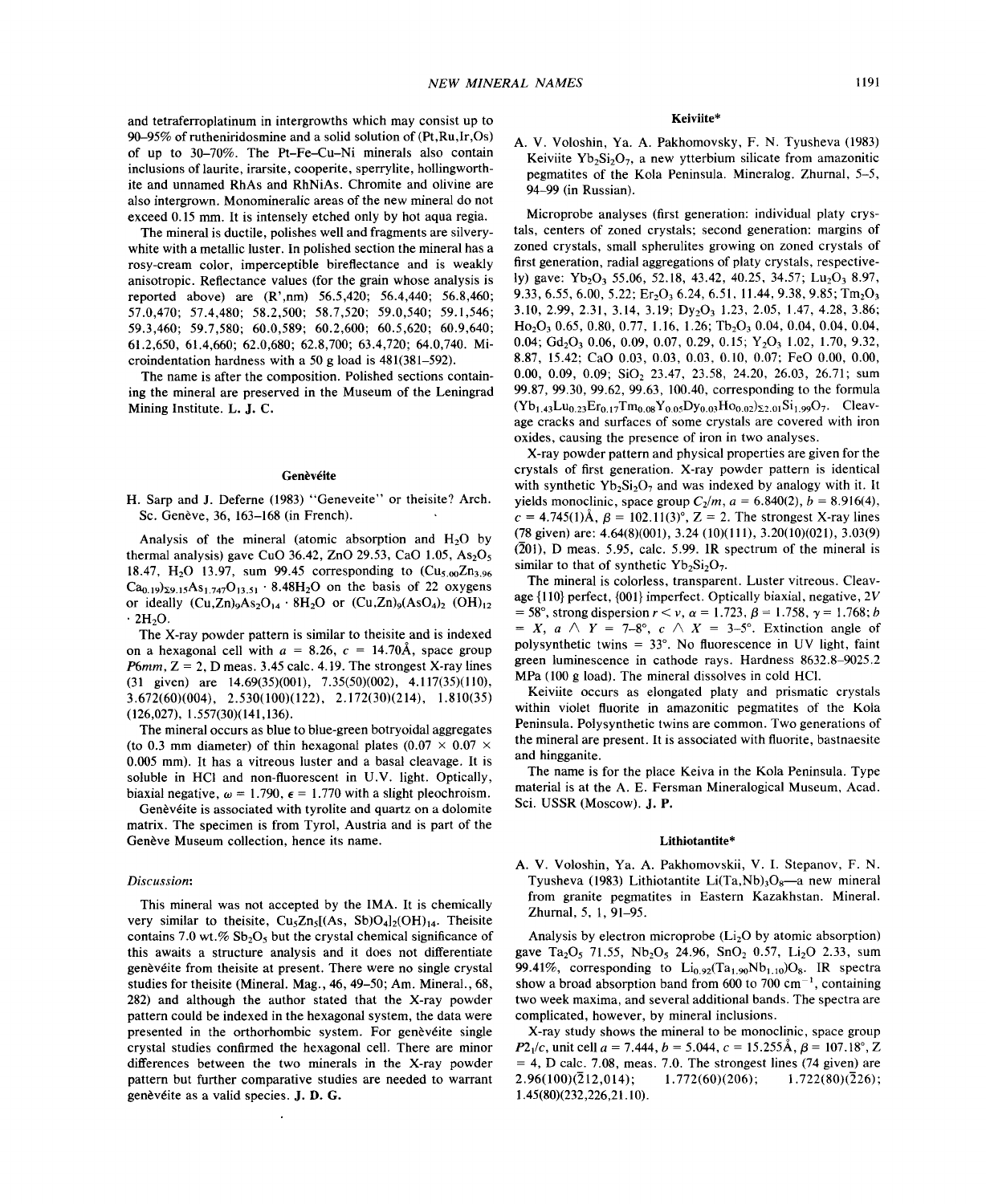The mineral forms equant, poorly formed crystals up to 0.4 mm, in thoreaulitized edge zones of microcline-albite pegmatites of Eastern Kazakhstan. Associated minerals are cassiterite, renkamaite and thoreaulite, and rare fractures through lithiotantite contain lepidolite, apatite and albite. Lithiotantite is colorless, transparent, but stained creamy pink and brownish pink by cassiterite inclusions. Luster adamantine, fracture conchoidal to uneven, moderately brittle, cleavage absent, H 6-6.5. Microhardness measured with a 40 g load:  $1200 \text{ kg/mm}^2$ . Weak yellowgreen cathodoluminescence, no ultraviolet luminescence. Strong birefringence, *ns* > 1.9, optic sign undetermined owing to strong dispersion. In reflected light, greyish-white without pleochroism, weakly anisotropic. Reflectances vary from 18.3 to 19.1%, depending on wavelength.

The name is for the chemical composition. Samples with lithiotantite are in the A. E. Fersman Mineralogical Museum, Acad. Sci. USSR. D. A. V.

# Phosphofibrite\*

K. Walenta and P. J. Dunn (1984) Phosphofibrite, ein neues Eisenphosphat aus der Grube Clara im mittleren Schwarzwald (BRD). Chemie der Erde, 43, 11-16.

Combined electron microprobe and microchemical analyses gave K<sub>2</sub>O 1.9, CuO 2.6, Fe<sub>2</sub>O<sub>3</sub> 46.6, Al<sub>2</sub>O<sub>3</sub> 1.5, P<sub>2</sub>O<sub>5</sub> 34.0, H<sub>2</sub>O 13.4 (by difference), sum 100.0%, corresponding to  $K_{1.00}$  $Cu_{0.81}(Fe_{14.52}^{3+}Al_{0.73})_{\Sigma 15.23}P_{11.92}O_{47.68}(OH)_{12.36} \cdot 12.33H_2O$ , or ideally  $KCuFe<sub>15</sub><sup>3+</sup>(PO<sub>4</sub>)<sub>12</sub>(OH)<sub>12</sub> · 12H<sub>2</sub>O. The mineral is relative$ ly soluble in cold HCl but is unaffected by warm dilute HNO<sub>3</sub>.

X-ray study shows the mineral to be orthorhombic, space group *Pbmn* or *Pnmn*, unit cell  $a = 14.40, b = 18.76, c = 10.40\text{\AA}$ ,  $Z = 2$ . The strongest lines (29 given) are 9.50(100)(020); 4.35(50)(301,122); 3.23(60)(023,421); 3.13(60)(242,060,203,430); 2.99(50)(061,431,151,133); 2.77(50)(252,233,313,501,261,441,520, 511,143).

Phosphofibrite occurs as radial aggregates of fibrous crystals reaching 0.5 mm in length among the secondary minerals at the Clara mine in the central Black Forest, Germany. It is found with beraunite, strengite, and barium-pharmacosiderite on quartz. It is yellow or yellowish green, weakly translucent, luster vitreous, more or less perfect cleavage along one pinacoid. H about 4. D 2.90 (hydrostatic suspension), 2.94 (calc.) from X-ray data. Optically biaxial, negative,  $\alpha = 1.755$ ,  $\gamma = 1.790$  (both  $\pm 0.004$ ), moderate 2V,  $r \ll v$ , Y parallel to the long direction of the crystal.

The mineral name is taken from its chemistry and crystal habit. Phosphofibrite is structurally related to kidwellite. J. E. S.

#### Protojoseite

E. M. Zav'lyalov and V. D. Begizov (1983) New data on the constitution and nomenclature of the sulfotellurides of bismuth of the joseite group. Zapiski Vses. Mineral. Obsh., 112, 589-601 (in Russian).

Examination of 24 museum samples from 13 deposits worldwide shows that joseite (joseite A) corresponds well with the theoretical formula  $Bi<sub>4</sub>TeS<sub>2</sub>$  and that mutual substitution of Te for both Bi and S extends the solid-solution field to  $Bi_{4+x}$ Te<sub>1-x-y</sub>S<sub>2+y</sub> (where  $x = 0.08$  to 0.33, and  $y = -0.11$  to 0.09) Substitutions of Pb for Bi, and Se for S are minor. Joseite B,

theoretically  $Bi_4Te_2S$ , shows a field of solid solution corresponding to  $Bi_{4+x}Te_{2-x}S$  (where  $x = -0.04$  to 0.11). A third sulfotelluride, protojoseite, was found in two samples from Rezbanya, Roumania, and in two from the Malishevskii Izumrydrye pit, Urals; eight microprobe analyses gave compositions which indicate that the theoretical formula,  $Bi_3TeS$ , extends to  $Bi_{3+x}$ Te<sub>1-x-y</sub>S<sub>1+y</sub> (where x = -0.02 to 0.14, and y -0.05 to 0.17). Substitutions of Pb for Bi, and Se for S are minor. The solid solution fields of joseite A, joseite B, and protojoseite do not overlap; the individuality of the three minerals also is suggested by their coexistence in one sample.

The crystal structure of joseite A was determined by M. A. Peacock in 1941: hexagonal,  $R\bar{3}m$ ,  $a = 4.25$ ,  $c = 39.77$ Å. The structural motif, strongly reflected in systematic variations in the X-ray powder pattern, leads to a dimensionally similar cell, but different space group, for joseite B. The X-ray pattern of protojoseite is reminiscent of that of joseite-B, but many lines are displaced, split, or new. The strongest lines for protojoseite (57.3 mm camera, Fe rad.) are: 3.15(10)(1.0.1.10), 2.29(7)(1.0.1.20), 1.571(4)(2.0.2.20), 1.441(4)(1.1.2.30), 1.379(4)(1.2.3.10), 1.251(4)(3.0.3.30). Utilization of the basic structural motif and indexing of powder patterns from four protojoseite samples gave a hexagonal cell with  $a = 4.330$  to 4.340,  $c = 57.65$  to 58.19 $\lambda$ assuming  $Z = 6$  and 5 atoms in the formula, D calc. is 8.48 to 8.52  $g/cm<sup>3</sup>$ . Calculated densities of joseite-A and joseite-B are in this range, but with  $Z = 3$ .

## *Discussion*

Thorough documentation of the microprobe and X-ray powder data, and their interpretations, but no physical or optical properties are given. The material is apparently suitable for singlecrystal X-ray study; confirmation of the cell dimensions, especially the large but plausible  $c$  value, is highly desirable and a fuller description is needed. The new name appears in the paper four times, twice as proto-joseite. J. L. J.

### Strontio-chevkinite\*

S. E. Haggerty and A. N. Mariano (1983). Strontian-Ioparite and strontio-chevkinite: two new minerals in rheomorphic fenites from the Parana Basin carbonatites, South America. Contrib. Mineral. Petrol., 84, 365-381.

Analyses by electron microprobe gave (average of 32 analyses) TiO<sub>2</sub> 23.16, SiO<sub>2</sub> 20.45, ZrO<sub>2</sub> 10.3, FeO 6.0, CaO 2.0, SrO 19.6,  $La_2O_3$  9.18,  $Ce_2O_3$  9.35, and minor amounts of  $Nb_2O_5$ ,  $Al_2O_3$ ,  $Cr_2O_3$ , MnO, MgO, BaO, Na<sub>2</sub>O, K<sub>2</sub>O, PbO, and Y<sub>2</sub>O<sub>3</sub> (totalling 0.84%), sum = 100.85%, corresponding to corresponding  $(Sr_2[La, Ce]_{1.5} Ca_{0.5})_4(Fe^{2+}_{0.5}Fe^{3+}_{0.5})(Ti, Zr)_2Ti_2Si_4O_{22}$ , the strontium analog of chevkinite.

X-ray study shows the mineral to be monoclinic, space group *P*2<sub>1</sub>/*a*, with *a* = 13.56, *b* = 5.70, *c* = 11.10 A,  $\beta$  = 100.32°, *V* = 844.86 $A<sup>3</sup>$ . The strongest X-ray diffraction lines (34 given) are 3.01(100)(401), 1.97(75)(024), 2.19(70)(421), 2.51(40)(022), 2.73(30)(004), 2.85(25)(020)Å. Calculated density is 5.44  $g/cm<sup>3</sup>$ .

The mineral is opaque in 30  $\mu$ m polished thin sections, gray in reflected light, and strongly anisotropic in shades of gray, with a characteristic flesh-red color. Reflectivity is estimated, by comparison with strontian-loparite, at  $\simeq$ 10% in air and  $\simeq$ 2% in oil. It has a submetalIic luster and is typically twinned in thick parallel lamellae or as interpenetration twins.

Strontio-chevkinite occurs as rounded grains, up to 1.5 mm in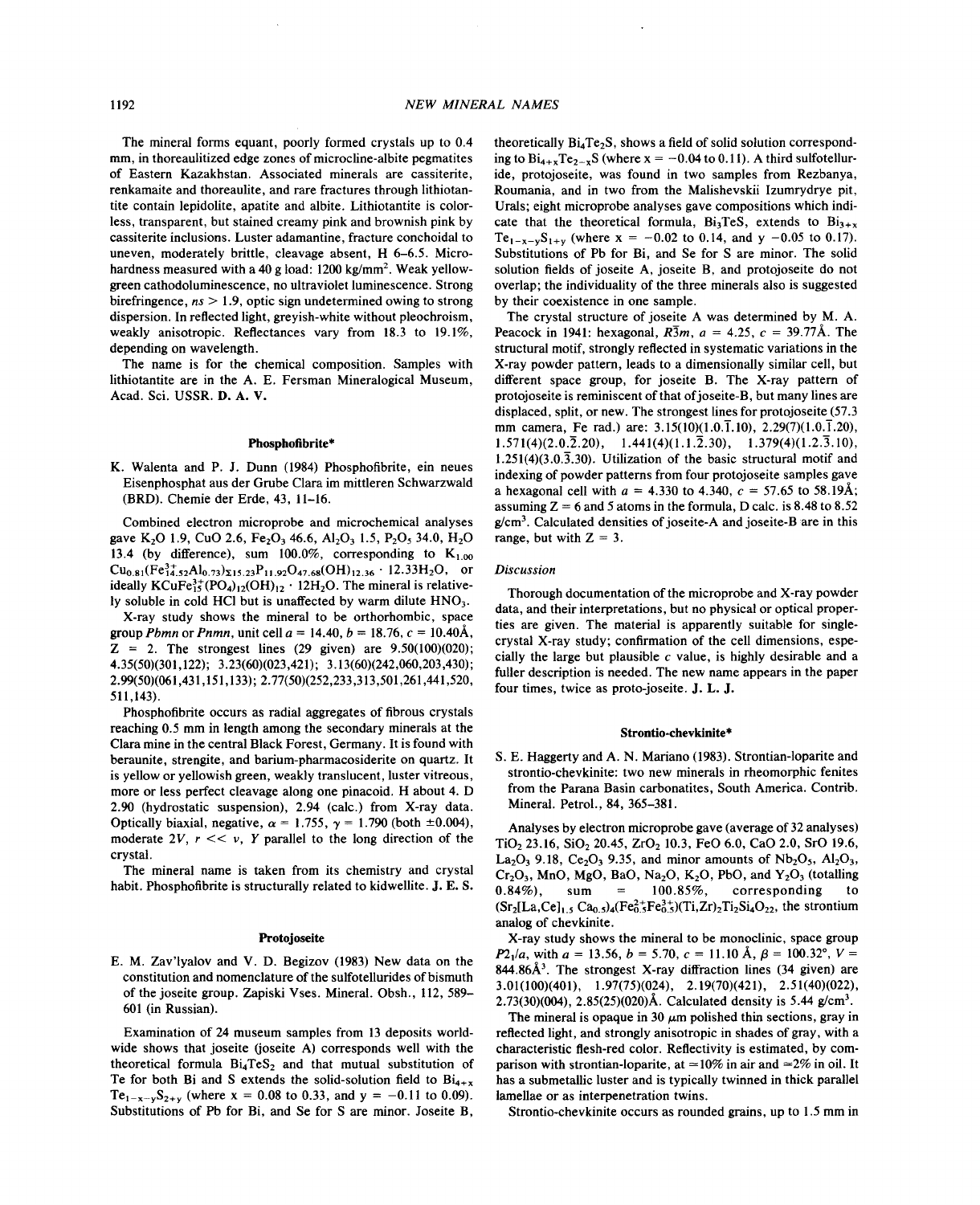diameter, associated with strontian-Ioparite (tausonite) and lamprophyllite in fenite from Sarambi, Paraguay.

The name is from the chemical and crystallographic relation to chevkinite. Type material is deposited at the Smithsonian Institution, Washington, D. C., and the British Museum (Natural History), London. J. A. F.

# Tantite\*

A. V. Voloshin, Ya. A. Pakhomovskii, G. A. Perlina (1983) Tantite  $Ta_2O_5$ —a new mineral from granitic pegmatites of the Kola Peninsula. Mineral. Zhumal, 5, no. 3,90-93.

Analysis by electron microprobe gave Ta<sub>2</sub>O<sub>5</sub> 98.28, Nb<sub>2</sub>O<sub>5</sub> 1.36, TiO<sub>2</sub> 0.08, sum 99.72%, corresponding to  $(Ta_{1.952}Nb_{0.045})$  $Ti_{0.004}$ ) $O_5$ . Backscattered electron images and maps of characteristic X-rays indicate a high degree of homogeneity for the major elements.

X-ray study shows the mineral to be triclinic, unit cell *a =* 3.80(2),  $b = 3.79(2)$ ,  $c = 35.74(4)$ Å,  $\alpha = 90.92^{\circ}$ ,  $\beta = 90.18^{\circ}$ ,  $\gamma =$  $90^\circ$ ,  $Z = 6$ , D calc. 8.45. The strongest lines (33 given) are  $3.01(100b)(017)$ ,  $2.429(50)(\overline{11}6)$ ,  $1.844(90b)(024,\overline{1}0.17)$ ,  $1.573(80)(0\overline{2}.13), 1.004(50)(\overline{13}.19,\overline{23}.11).$ 

The mineral forms veinlets 0.5 mm long and 0.02 mm wide, and 0.04 to 0.05 mm lenticular segregations, as well as interstitial material in microlite crystal aggregates, in granitic pegmatites of the Kola peninsula. Associated minerals are stibiotantalite, holtite, and a  $CaTa_4O_{11}$  phase. Tantite is colorless, transparent, adamantine luster, cleavage absent. Microhardness measured with a 20 g load is 1300 MPa. Weak blue cathodoluminescence, no ultraviolet luminescence. In reflected light, greyish-white and anisotropic. Reflectances vary from 14.2 to 17.5%, depending on crystal orientation and wavelength.

The name is for the chemical composition. Samples are in the A. E. Fersman Mineralogical Museum, Acad. Sci. USSR. D.A. V.

## Tusionite\*

S.1. Konovalenko, A. V. Voloshin, Ya. A. Pakhomovskii, S. A. Anan'ev, G. A. Perlina, D. L. Rogachev, V. Ya. Kuznetsov (1983) Tusionite  $MnSn(BO_3)<sub>2</sub>$  new borate from granite pegmatites of the southwest Pamirs. Doklady Akad. Nauk SSSR, 272, 1449-1453.

Analysis by electron microprobe gave MnO 20.46, FeO 3.57, CaO 0.39, SnO<sub>2</sub> 52.45, B<sub>2</sub>O<sub>3</sub> 23.51, H<sub>2</sub>O not detected, sum 100.39, corresponding to  $(Mn_{0.84}Fe_{0.15}Ca_{0.02})Sn_{1.02}B_{1.97}O_6$ . The DTA curve shows endothermic peaks up to 1050°C, as well as weak exothermic peaks interpreted as evidence for oxidation of Fe and Mn. Heating above 1050°C results in fusion and effervescence. IR spectra show absorption bands at 1250, 960, 765, 742, 675 and 450 cm<sup>-1</sup>, identical to synthetic MnSn(BO<sub>3</sub>)<sub>2</sub> except for minor shifts owing to displacement of  $BO<sub>3</sub>$  groups as a result of the Fe content of natural tusionite.

X-ray studies by powder diffractometry and single crystal techniques show the mineral to be trigonal, space group  $R\overline{3}$ ,  $a =$  $4.787 \pm 0.005$ ,  $c = 15.30 \pm 0.02$ Å,  $Z = 3$ , D calc. 4.85, meas. 4.73. The strongest lines (21 given) are 3.65(90)(102), 2.818(100)(014), 2.393(60)(110), 1.999(60)( $\overline{2}02$ ), 1.744(80)(116). Isostructural with dolomite.

The mineral occurs as lamellar intergrowths up to 1.5 cm with

tetrawickmanite, and as small tabular crystals in miarolitic cavities associated with tourmaline, danburite, hambergite, quartz, orthoclase and albite, in the axis of granitic pegmatites. The pegmatites cut Precambrian garnet-biotite gneiss in the Tusion River valley of the Pamir mountains. The mineral is yellow-brown to colorless, vitreous luster, transparent and translucent. Cleavage perfect {001}. Microhardness determinations under a load of 40 g vary, according to orientation, from 400 to 750 kg/mm2. Reflectance varies from 9.0 to 12.0%, according to crystal orientation and wavelength. Optically uniaxial, negative, *ns*  $\omega = 1.854$ ,  $\epsilon = 1.757$  (both  $\pm 0.002$ ). No cathodoluminescence or ultraviolet luminescence.

The name is for the Tusion River, near the occurrence. Samples containing tusionite are in the Mineralogical Museum, Acad. Sci. USSR, Moscow. D. A. V.

## Vyuntspakhite\*

A. V. Voloshin, Ya. A. Pakhomovsky, Yu. P. Menshikov, A. S. Povarennykh, D. L. Rogachev (1983) Vyuntspakhite Y<sub>4</sub>Al<sub>2</sub>Al- $Si<sub>5</sub>O<sub>18</sub>(OH)<sub>5</sub>$ , a new yttrium-aluminum silicate from amazonite pegmatites of the Kola Peninsula. Mineralog. Zhurnal, 5-4, 89-94 (in Russian).

Microprobe analyses gave (crystals of first generation and crystals of second generation-in one specimen, crystals of second generation from voids, crystals of second generation from veinlets, respectively):  $Y_2O_3$  17.76, 21.18, 23.13, 34.66;  $Yb<sub>2</sub>O<sub>3</sub>$  22.80, 17.65, 15.35, 7.03; Er<sub>2</sub>O<sub>3</sub> 6.86, 6.31, 6.58, 3.22;  $Dy_2O_3$  2.67, 3.93, 3.84, 1.65; Lu<sub>2</sub>O<sub>3</sub> 3.40, 2.10, 2.49, 0.89; Tm<sub>2</sub>O<sub>3</sub> 2.05, 1.92, 1.61, 0.70;  $Gd_2O_3$  0.28, 0.61, 0.32, 0.24;  $Ho_2O_3$  0.22, 0.23, 0.67, 0.32; Tb<sub>2</sub>O<sub>3</sub> 0.37, 0.31, 0.27, 0.00; Al<sub>2</sub>O<sub>3</sub> 13.64, 13.69, 12.85, 14.39; SiO<sub>2</sub> 26.15, 27.84, 29.14, 31.64; H<sub>2</sub>O (by difference) 3.90,4.23, 3.75, 5.26, sum 100.00 in all. IR spectrum shows the presence of  $SiO<sub>4</sub>$ , AlO<sub>4</sub> and AlO<sub>5</sub> polyhedra in the structure. The ideal formula of the mineral is  $Y_4Al_2AlSi_5O_{18}(OH)_5$ .

Single crystal X-ray study shows the mineral to be monoclinic, space group  $P2_1/c$ ,  $a = 5.830(2)$ ,  $b = 14.763(4)$ ,  $c = 6.261(2)$ Å  $\beta = 123.05(2)$ °, Z = 1. D calc. = 4.04, meas. = 4.02. The strongest X-ray lines (85 given) are: 7.40(6)(020), 4.98(6)(111), 4.92(6)(110), 3.47(10)(031), 2.604(8)(200.212).

The mineral is colorless, transparent. Luster adamantine. No cleavage. Brittle. H 6-7. Optic axial, positive. *2V* meas. 68°, calc. 66°, optical axes plane (010),  $\alpha = 1.680, \beta = 1.692, \gamma =$ 1.720,  $Z \wedge a = 68^\circ$ ,  $X \wedge c = 40^\circ$ . No fluorescence in UV light. Varieties rich in Y have faint yellow-green luminescence in cathode rays.

Vyuntspakhite forms 0.5-0.7 mm long and 0.05-0.2 mm thick slender prismatic crystals in small cavities within violet finegrained fluorite in amazonite pegmatites of the Kola Peninsula. It is associated with fluorite, xenotime, and bastnaesite. Two generations of the mineral were found.

The name is for the moutain Vyuntspakh in the Kola Peninsula. Type material is at the A. E. Fersman Mineralogical Museum Acad. Sci. USSR (Moscow). J. P.

#### Walentaite\*

P. J. Dunn, D. R. Peacor, W. L. Roberts, T. J. Campbell, and R. A. Ramik (1984) Walentaite, a new calcium iron arsenate phosphate from the White Elephant Mine, Pringle, South Dakota. Neues Jahrb. Mineral. Monatsh., 169-174.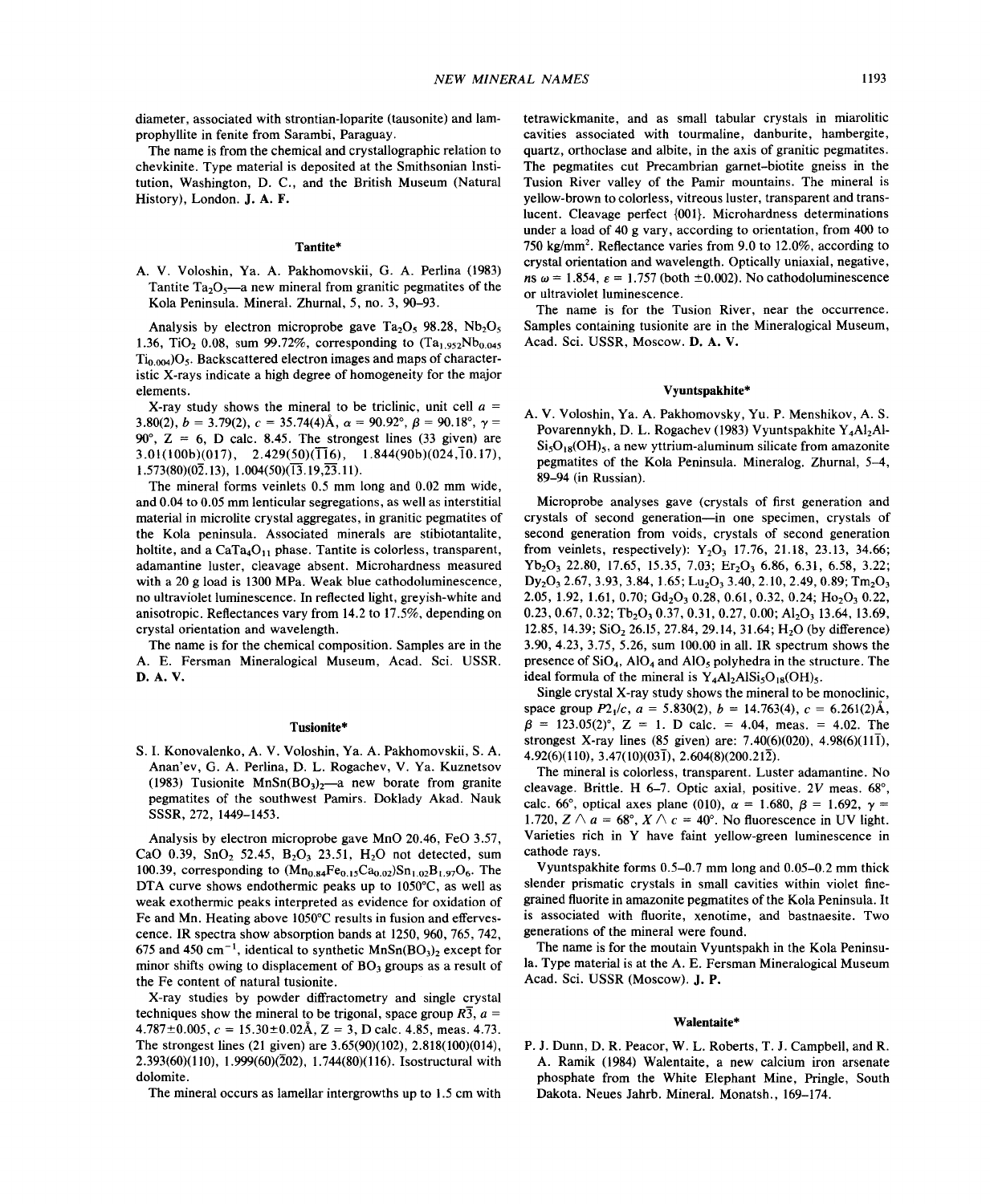Microprobe, microchemical, and TGA-EG analyses, when normalized, gave  $Al_2O_3$  0.5,  $Fe_2O_328.3$ ,  $FeO$  3.2, CaO 2.9, MnO 3.1, As<sub>2</sub>O<sub>5</sub> 32.9, P<sub>2</sub>O<sub>5</sub> 12.5, H<sub>2</sub>O 16.6, sum 100.0%. Trace amounts of F were also detected. This corresponds to a proposed chemical formula (Z = 1) of  $H_{0.47}(Ca_{1.70}Mn_{1.44}Fe_{1.47}^{2+})_{\Sigma 4.61}(Fe_{11.67}^{3+})$  $\text{Al}_{0.32}$ <sub>211.99</sub>(AsO<sub>4</sub>)<sub>9.42</sub>(PO<sub>4</sub>)<sub>5.80</sub>  $\sim$  30.09H<sub>2</sub>O, or ideally H<sub>4</sub>(C  $\text{Mn,Fe)}_{4}$ Fe<sub>17</sub><sup>3+</sup>(AsO<sub>4</sub>)<sub>10</sub>(PO<sub>4</sub>)<sub>6</sub>  $\sim$  -28H<sub>2</sub>O. This formula is considered tentative pending structural study when more suitable material is found. On heating, water loss took place at 21°C (dehydration), and then between 60-230°C and 230-480°C with corresponding  $H<sub>2</sub>O$  pressure maxima at 175 and 337 $^{\circ}$ C. This was followed by arsenate decomposition between 480-955°C.

X-ray study by Weissenberg and precession methods shows the mineral to be body-centered orthorhombic, space group 1222, *12121210Imm2, Ima2, Immm,* or *Imam.* Unit-cell parameters are  $a = 26.24(6), b = 10.31(1),$  and  $c = 7.38(1)$ Å. The strongest lines (31 given) are 12.9(100)(200), 6.56(20)(400), 4.82(20)(220), 4.43(30)(411), and 3.00(50)(022).

Walentaite is bright yellow with a vitreous luster and a yellow streak. Cleavage perfect {010}. H (est.) approximately 3. D 2.72 (heavy liquid), 2.72 (calc.). The mineral is brittle with no discernible UV fluorescence. It forms rosette-like aggregates of thin, bladed crystals approximately  $20 \times 60 \times 1$ –2  $\mu$ m in size which are elongate on [001] and flattened perpendicular to *b* so that  $\{010\}$  is the dominant form. It can also occur as coatings on other minerals. Optically biaxial positive,  $\beta = 1.738(4)$ ,  $\gamma =$ 1.779(4);  $\alpha$  and 2V could not be determined. Weakly pleochroic with  $Z =$  medium yellow-green,  $Y =$  pale yellow green; absorp tion  $Z \leq Y$ ; orientation  $Z = c$ ,  $Y = a$ ; dispersion not discernible.

The mineral occurs in several distinct parageneses in a portion of the White Elephant Mine, near Pringle, Custer County, South Dakota, where primary phosphates and arsenides had been extensively altered. Associated minerals include frondelite, rockbridgeite, 10eIlingite, spessartine, quartz, tridymite, and muscovite. Based on its occurrence with tridymite, it is suggested that walentaite and its associated secondary phosphates were not derived by interaction of primary phosphates with late-stage pegmatitic fluids. Rather, they apparently originated due to the interaction of supergene solutions with primary phosphates at relatively recent times when erosion caused the pegmatite to interact with near-surface waters.

The name is for Dr. Kurt Walenta of the University of Stuttgart. Type material is preserved at the Smithsonian Institution, Washington, D. C. J. E. S.

#### Xitieshanite\*

L. Xilin, Z. Jingliang, and L. Jiaju (1983) Xitieshanite-a new ferric sulphate mineral. Geochemistry (China) 2, 261-267.

Analysis of the mineral gave  $Fe<sub>2</sub>O<sub>3</sub>$  26.15, FeO 0.18, Al<sub>2</sub>O<sub>3</sub> 0.01, MgO 0.03, CaO 0.09, K<sub>2</sub>O 0.03, Na<sub>2</sub>O 0.07, SO<sub>3</sub> 27.69, H<sub>2</sub>O 45.02, sum 99.27%, corresponding to  $(K_{0.01}Na_{0.03})0.04$  $(Fe_{0.03}^{2+}Mg_{0.01}Ca_{0.02})_{0.06}(Fe_{3.83}^{3+}Al_{0.002})_{3.83}S_{4.05}H_{58.47}O_{47.19}$ , or  $Fe^{3+}$  $(SO<sub>4</sub>)(OH) \cdot 7H<sub>2</sub>O$ . The mineral is soluble in cold water or dilute acids. The DTA curve shows strong endothermic peaks at 85° and 170°C (dehydration), a weak endothermic peak at 460°C (loss of OH), and a strong endothermic peak at  $735^{\circ}$ C (loss of SO<sub>3</sub>). These results are supported by the three-step weight loss as determined by TGA methods. The infrared spectrum shows molecular  $H<sub>2</sub>O$  and  $SO<sub>4</sub>$ .

Single-crystal X-ray study shows the mineral to be monoclinic,

 $\overline{\mathbf{r}}$ 

space group  $P2_1/a$ , unit cell  $a = 14.102$ ,  $b = 6.908$ ,  $c = 10.673$ Å,  $\beta = 111.266^{\circ}, V = 968.9\text{\AA}^3, Z = 4.$  The strongest lines (88 given) are  $6.67(60)(\overline{2}01)$ ,  $6.09(50)(110)$ ,  $5.69(50)(011)$ ,  $4.96(100)(002)$ , 4.81(100)( $\overline{2}11$ ), and 3.90(90)(211).

The mineral occurs in small amounts as rhombic rectangular crystals or massive aggregates up to  $2 \times 2$  cm. It is bright green with a light yellow tint, translucent to nearly transparent, streak yellow, cleavage imperfect, fracture uneven to conchoidal. H  $(VHN) = 62.6 \text{ kg/mm}^2$ , corresponding to 2.7 (Mohs). D 1.98 (torsion balance), 1.99 (hydrostatic suspension), 2.02 (calc.). Optically biaxial negative,  $\alpha = 1.536$ ,  $\beta = 1.570$ ,  $\gamma = 1.628$ ,  $2V =$  $77^{\circ}$  (calc.), strongly pleochroic,  $X =$  colorless to pale yellow,  $Y =$ pale yellow,  $Z =$  light yellow with a greenish tint,  $r > v$ , extinction parallel or inclined, elongation positive or negative.

Xitieshanite occurs in the middle to lower parts of the oxidation zone of the Xitieshan Pb-Zn deposite in the Qaidam Basin of Qinghai Province, China. It is closely associated with copiapite, roemerite, coquimbite, amariIlite, sideronatrite, melanterite, and others. The name is for the deposit. Samples are preserved at the Museum of Geology, Beijing and at the Exhibition Hall of the Institute of Geochemistry, Academia Sinica, Guiyang, Guizhou Province, China. J. E. S.

#### Unnamed aluminum sulfate

Srebrodol'skiy, B. I. (1976) Transformation of aluminum and iron sulfates. Doklady Earth Science Sections, 228, 106-107 [English translation of Doklady Akademii Nauk SSSR, 228, 185-187 (1976)]

Chemical analysis of the mineral gave  $Al_2O_3$  13.84, Fe<sub>2</sub>O<sub>3</sub> 7.19, FeO 0.29, MgO 1.69, CaO 2.92, Na<sub>2</sub>O 0.39, K<sub>2</sub>O 2.41, H<sub>2</sub>O 6.93,  $SO<sub>3</sub>$  49.51, insol. res. 15.1, total 100.22%. After deduction of contaminating gypsum, quartz and kieserite, this yields  $(Al_{1.52},Fe_{0.50})_{2.02} (SO_4)_3 \cdot 1.2 H_2 O$ , or ideally  $Al_2(SO_4)_3 \cdot H_2 O$ .

The DTA curve exhibits a small endothermic peak at 100°C (evolution of hygroscopic  $H_2O$ ), and a significant reaction at 840 $^{\circ}$ C (evolution of SO<sub>3</sub>). The infrared spectra has bands at 3450, 1650, 1125, and 600 cm<sup>-1</sup>. No X-ray data given.

It occurs as a white, light, porous, pumiceous mineral covering joint walls in coal-bearing rocks at points of seepage of hot gases from spontaneously-ignited spoil heaps of coal mines in the L'vov-Volyn' basin, U.S.S.R., associated with millosevichite,  $(AI,Fe)<sub>2</sub>(SO<sub>4</sub>)<sub>3</sub>$ , quartz, gypsum, and kieserite. Luster vitreous, *n*  $= 1.57, H 1.5.$ 

The mineral is insoluble in  $H_2O$ , dissolves in dilute HCl. When stored in the laboratory, the monohydrate is transformed into two higher hydrates containing 10 and 13.5  $H<sub>2</sub>O$ . Chemical analyses and physical properties are given for these two phases.

## *Discussion*

A white hexagonal mineral,  $Al_2(SO_4)$ , was reported from burning anthracite mines and dumps in Pennsylvania [Amer. Mineral. 66, 1279(1981)]. J.A.F.

## Unnamed freudenbergite-related mineral

S. E. Haggerty (1983) A freudenbergite-related mineral in granulites from a kimberlite in Liberia, West Africa. Neues Jahrb. Mineral. Monatsch., 375-384.

Microprobe analysis of the mineral gave  $TiO<sub>2</sub> 80.10$ ,  $80.75$ ;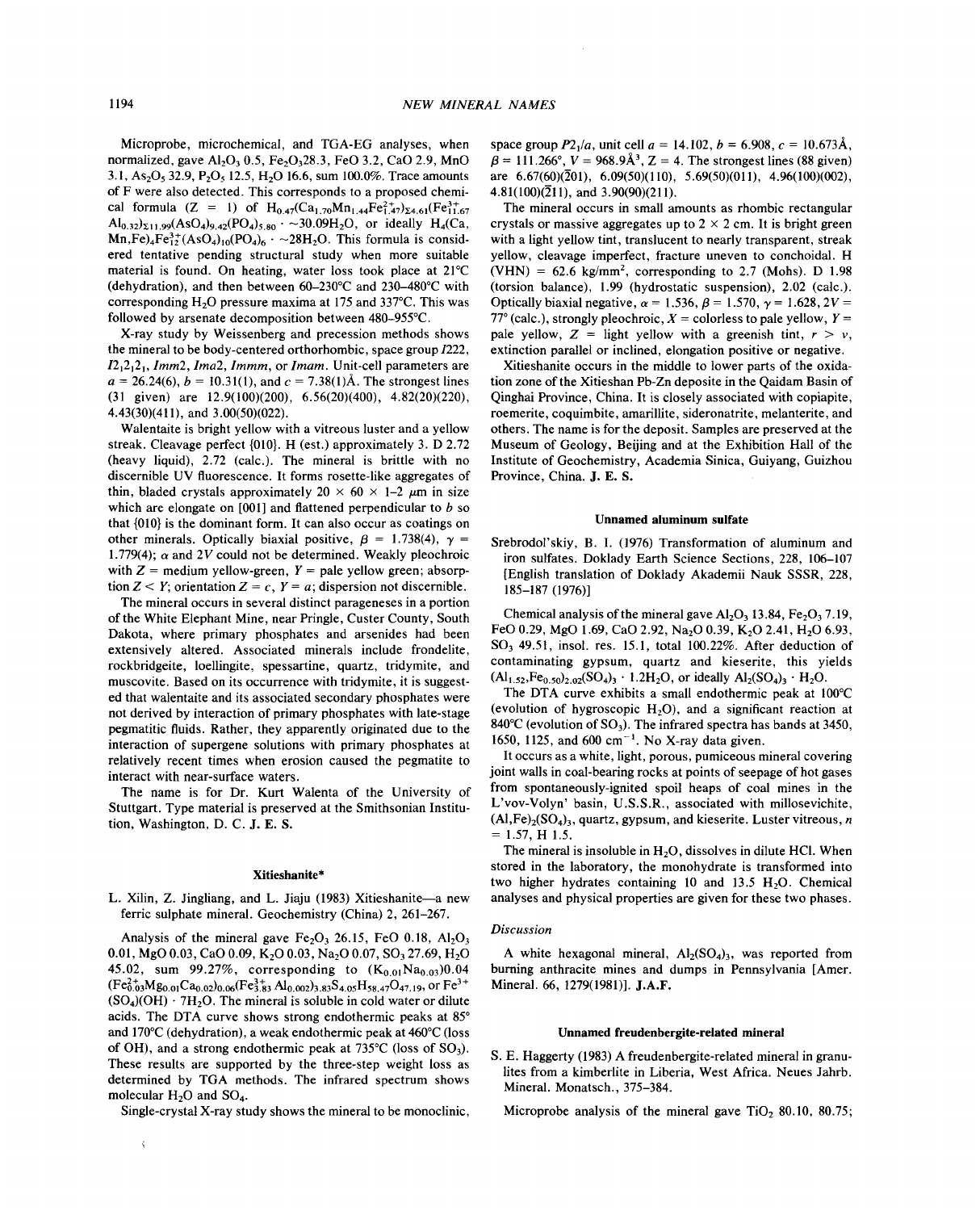No X-ray data were provided.

The mineral forms a very "distinctive gray" optically anisotropic mantle  $(50-150 \mu m)$  thick on cores of rutile. No other mineral data are provided.

It is concluded that this is the ferrous iron analog of freudenbergite  $[Na_2(T_i,Fe)_8O_{16}]$ ; however, the lack of X-ray data prevents the confirmation of this identification.

The mineral is intimately associated with rutile, perovskite, titanite, and ilmenite in lower crustal garnet-clinopyroxeneplagioclase xenoliths entrained in a kimberlite from Liberia. The kimberlite field lies along the  $11^{\circ}$  W parallel,  $7-8^{\circ}$  N latitude in the southern portion of the West Africa bulge. These bodies are Cretaceous ( $\approx$ 129 m.y.), are diamond-bearing, and are present in both pipes and dikes. W.M.

## Unnamed hydrous Fe-Mg-aluminosilicate

Haslam, H. W. (1983): An isotropic alteration of cordierite. Mineral. Mag., 47, 238-240.

Electron microprobe analysis (median of 4 analyses) of an alteration product of cordierite from the Champirar Dome, Malawi, yielded  $SiO<sub>2</sub> 40.0$ ,  $Al<sub>2</sub>O<sub>3</sub> 36.0$ , FeO 5.4, MnO 0.06, MgO 5.6, CaO 0.8, Na<sub>2</sub>O 0.3, K<sub>2</sub>O 0.3, TiO<sub>2</sub> 0.01, H<sub>2</sub>O 11.5 (by difference), total 99.96%. A similar analysis is given for a substance that is found after biotite, or more probably, after replacement of the biotite with cordierite and the subsequent alteration. The substance in both instances is pale yellow in thin section,  $n = 1.565$ ,  $G = 2.51 \pm 0.02$ . X-ray diffraction pattern (no lines given) showed lines characteristic of a dioctahedral kaolinite group mineral.

The cordierite is associated with quartz, orthoclase microperthite, sodic plagioclase, almandine, biotite, sillimanite, magnetite, hercynite, corundum, ilmenite and hematite. J.A.F.

#### Unnamed palladium bismuthotelluride(s)

Y. Vuorelainen, T. A. Hakli, E. Hanninen, H. Papunen, J. Reino and R. Törnroos (1982). Isomertieite and other platinum-group minerals from the Konttijarvi layered mafic intrusion, northern Finland. Econ. Geol. 77, 1511-1518.

Numerous small  $(< 50 \mu m$ ) anhedral inclusions of an unnamed palladium bismuthotelluride occur in bornite and chalcopyrite from the Konttijarvi intrusion. The grains have high reflectance, a creamy white color, and strong anisotropy with yellow and grayish-violet colors in air. The mineral is also distinctly softer than chalcopyrite. Probe analyses of three grains gave: Pd 37.60,33.11,33.65; Pt 0.59,0.77,0.77; Au 0.20,--,--; Ag 0.48,--,--; Cu 0.39, 0.12,0.12; Ni 0.60,0.08,0.03; Fe--, 0.30,--, Te 43.10,20.41,14.12; Bi 19.10,43.50,50.40; Sb  $0.38, 0.77, 0.49;$  As  $0.39, -,-;$  S  $-.0.04, 0.02;$  sums 102.83,99.45,99.60. These have been calculated to empirical formulae of  $({\Sigma cations})_{6.92}({\Sigma anions})_{8.}({\Sigma cations})_{6.93}({\Sigma anions})_{8.}$ and  $(\Sigma cations)_{7,22}(\Sigma anions)_{8}$  suggesting an "unknown solid solution  $Pd_7Bi_8-Pd_7Te_8$  in the system  $Pd-Bi-Te$ ".

# *Discussion*

Phases with the suggested stoichiometry have not been reported in phase equilibrium studies of the Pd-Bi-Te system. L.J.C.

#### Unnamed Pb-Sb-As sulfosalts

Yu. S. Borodaev, N. S. Bortnikov, N. N. Mozgova, N. A. Ozerova, P. Oivanev, and V. Yletyinov (1983). Associations of ore minerals in the deposits of the Seinajoki District and the discussion on the ore formation. Bull. Geol. Soc. Finland, 55, 3-23.

Microprobe analyses of two sulfosalts found in the Kalliosalo antimony deposit, Seinajoki district, Finland, named Mineral Y and Mineral Z, gave the following: Mineral Y: Pb 10.0, Sb 59.7, As 15.4, S 14.9, total 99.9%, yielding  $Pb_2Sb_{20}As_8S_{19}$ , and Minerai Z: Pb 17.7, Sb 56.9, As 11.9, S 15.0, total 101.4%, yielding  $PbSb<sub>6</sub>As<sub>2</sub>S<sub>6</sub>$ . Mineral Y occurs as irregular shaped grains up to 0.1 mm in contact with Paakk6nenite. Mineral Z occurs with zinkenite as grains about 0.1 mm in size. No other data given. J.A.F.

#### Unnamed phosphate of U(IV)

L. N. Belova, A. I. Gorshkov, O. A. Ivanova, A. V. Sivtsov, V. A. Boronikhin (1983) A new natural phosphate of U (IV). Doklady Akad. Nauk SSSR, 273, 1460-1462 (in Russian).

Microprobe analyses gave: dark-green variety (average of 5)  $UO<sub>2</sub>$  76.91, CaO 0.62, P<sub>2</sub>O<sub>5</sub> 17.13, H<sub>2</sub>O (by difference) 5.34, sum 100.00, green variety (average of 2)  $UO_2$  68.69, CaO 0.53, P<sub>2</sub>O<sub>5</sub> 17.0,  $H<sub>2</sub>O$  (by difference) 13.78, sum 100.00. This yields the chemical formulas  $(U_{1,18}Ca_{0.04})_{1,22}PO_4(OH)_{1,8} \cdot 0.4H_2O$  and  $(U_{1.06}Ca_{0.04})_{1.1}PO_4(OH)_{1.32} \cdot 2.5H_2O.$ 

X-ray and electronographic study show the mineral to be orthorhombic,  $a = 6.96 \pm 0.01$ ,  $b = 9.10 \pm 0.01$ ,  $c = 12.38 \pm 0.01$ space group *Cmcm,Cmc21* or *C2cm.* The strongest X-ray lines (17 given) are: 6.19(10)(002), 4.56(6)(020), 4.13(6)(112), 2.69(7)(221). D meas. 4.6-5.2.

The mineral occurs as green or dark-green platy crystals or spherulitic aggregations on quartz crystals. It is associated with pyrite. The mineral is weakly pleochroic in green colors,  $\gamma =$ 1.731-1.729,  $\beta = 1.729$ -1.726,  $\alpha = 1.700$ ,  $Z \perp$  elongation cleavage  $\{010\}$ . J.P.

#### Unnamed RhAs

N. S. Rudashevski, A. G. Mochalov, Y. P. Men'shikov, and N. I. Shumskaya (1983) Ferronickelplatinum, Pt<sub>2</sub>FeNi, a new mineral species. Zapiski Vses. Mineralog. Obsh., 112,487-494 (in Russian).

Analysis by electron microprobe gave Rh 55.2, Ru 1.72, Pt 0.41, Ni 0.26, As 41.5, sum 99.09. The mineral is associated with ferronickelplatinum found in alluvial deposits derived from ultramafics in the northeastern USSR. L.J.C.

#### Unnamed RhNiAs

N. S. Rudashevski, A. G. Mochalov, Y. P. Men'shikov, and N. I. Shumskaya (1983) Ferronickelplatinum, Pt<sub>2</sub>FeNi, a new